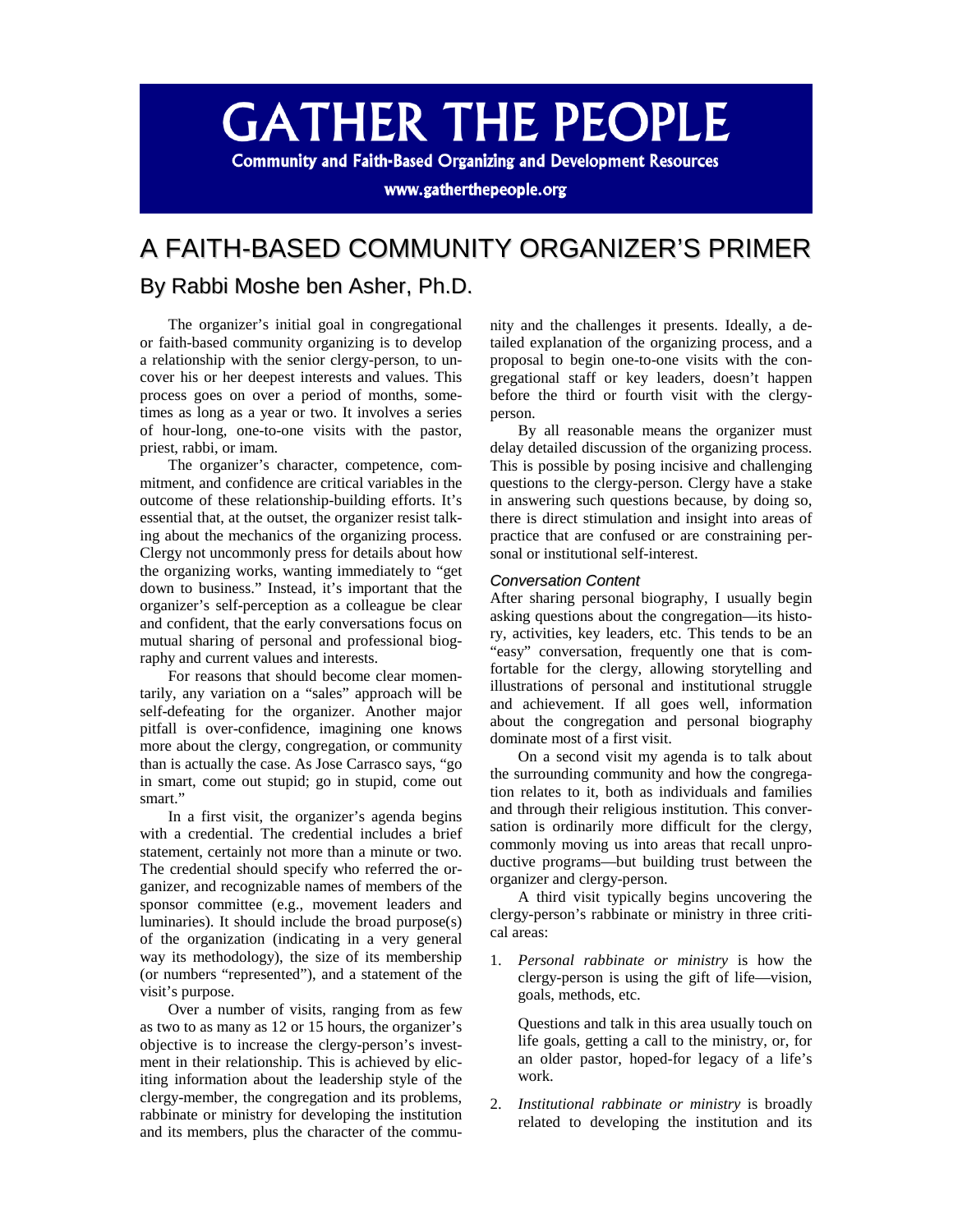congregation. This too involves vision, goals, and methods—but now in relation to increasing the membership, erecting a new school building, modifying the liturgy, even bringing faith to life in action-programs.

Here my questions to the clergy are often about whether the institution and its members have been able to integrate their "internal" and "external" lives. That is, whether the huge amounts of energy and other resources (e.g., money and time) that members normally invest in the external, mundane world, often running amok morally, are being turned back to vitalize the internal life of the congregation. Or, on the other hand, whether the internal dimensions of the congregation—worship, liturgy, ritual, theology, fellowship, etc.—are directly and actively guiding life in the mundane world, or simply remaining the piety of a religious social club.

3. The third area of conversational exploration is the clergy-person's *human development rabbinate or ministry*, that is, what the clergyperson does to develop individual human beings, to feed their growth in faith, knowledge, skill, capacity for relationship and risk-taking, and modeling the integration of internal and external worlds.

Often my approach to this part of rabbinate or ministry is to ask if the clergy-person keeps a list—it may be on paper or simply a mental list—of people identified for leadership development. About three-quarters of the clergy I've asked say they have no such list. For those who have a list, I ask if they have a defined set of experiences they want those people to have over some period of time as the main means of their leadership development. About threequarters of the clergy say they do not. Of those who do, when asked what those experiences are, without exception they answer with a list of formal jobs and tasks related to managing and operating the institution. I then ask if the clergy-person does anything to develop leaders who model for others in the congregation practical ways to bring the internal life of the congregation to bear in the external world, in a way that effectively relieves conditions that are destroying individuals, families, and whole communities. Typically the answer is "no." My final questions in this vein to the clergy: "If your leadership development produces people who will run the institution, will they also model bringing faith to life in worldly action?" To this, too, they typically answer "no." Then I ask my final question: "If your leadership development produces people who model bringing faith to life in worldly action, will they also

run the institution?" This typically leaves them nodding affirmatively and reflecting on their leadership development perspective.

With the relationship deepened by two or three meetings that have covered the essentials, I begin exploring explicitly the clergy-person's own leadership style and how it is related to previous statements of personal and institutional self-interest.

#### *Organizing Process*

Invariably, an early clergy response to conversation about the organizing process is to bring out the "gunny sack" of objections. The sooner this happens, the better. These objections encompass a remarkable range. They include: "it won't work here," whether *here* is a rural area, suburbia, or particular religious denomination; "we're broke and can't pay for your services"; "our congregation is split on social action and would never agree to this type of activity"; "we only have a half-dozen real leaders now and this would divert them from critical responsibilities in the congregation"; "as a recognized and respected pastor, I have relationships with decision-makers, successfully influence their policies and practices, and wouldn't want to jeopardize those relationships with confrontation tactics"; "we're already empowering people with our evangelism campaign, food pantry, and homeless shelter"; and so on.

What is the most productive response to such objections? Avoiding them is a serious, probably fatal mistake. Attempting to answer them directly, at the time they're raised, is likely to have three important negative consequences. First, it will arouse the resentment of the clergy-person against an outsider who presumes to have glib answers to intractable problems. Second, it will mark the end of the organizer's learning about the situation of the clergy-person and the institution. Third, it will *ipso facto*—undermine the building of a relationship between the clergy-person and organizer.

The alternative is to "get one's nose on the ground" in response to these objections, that is, to begin asking detailed questions about each objection—and then to listen with empathy to the answers. The consequences of this approach are that the organizer becomes not a target for resentment but a supportive colleague, the organizer learns a great deal more about the clergy-person, the congregation, and the community, and the relationship between organizer and clergy-person is deepened.

It's at this point, ideally, that the organizer begins to describe the organizing process, not as a "canned" program but by direct linkages to the personal and institutional challenges faced by the clergy-person. For example, if the clergy-person has described building up congregational membership as a major problem and institutional self-interest, the organizer may begin with questions that offer an opportunity to explore the usefulness of a con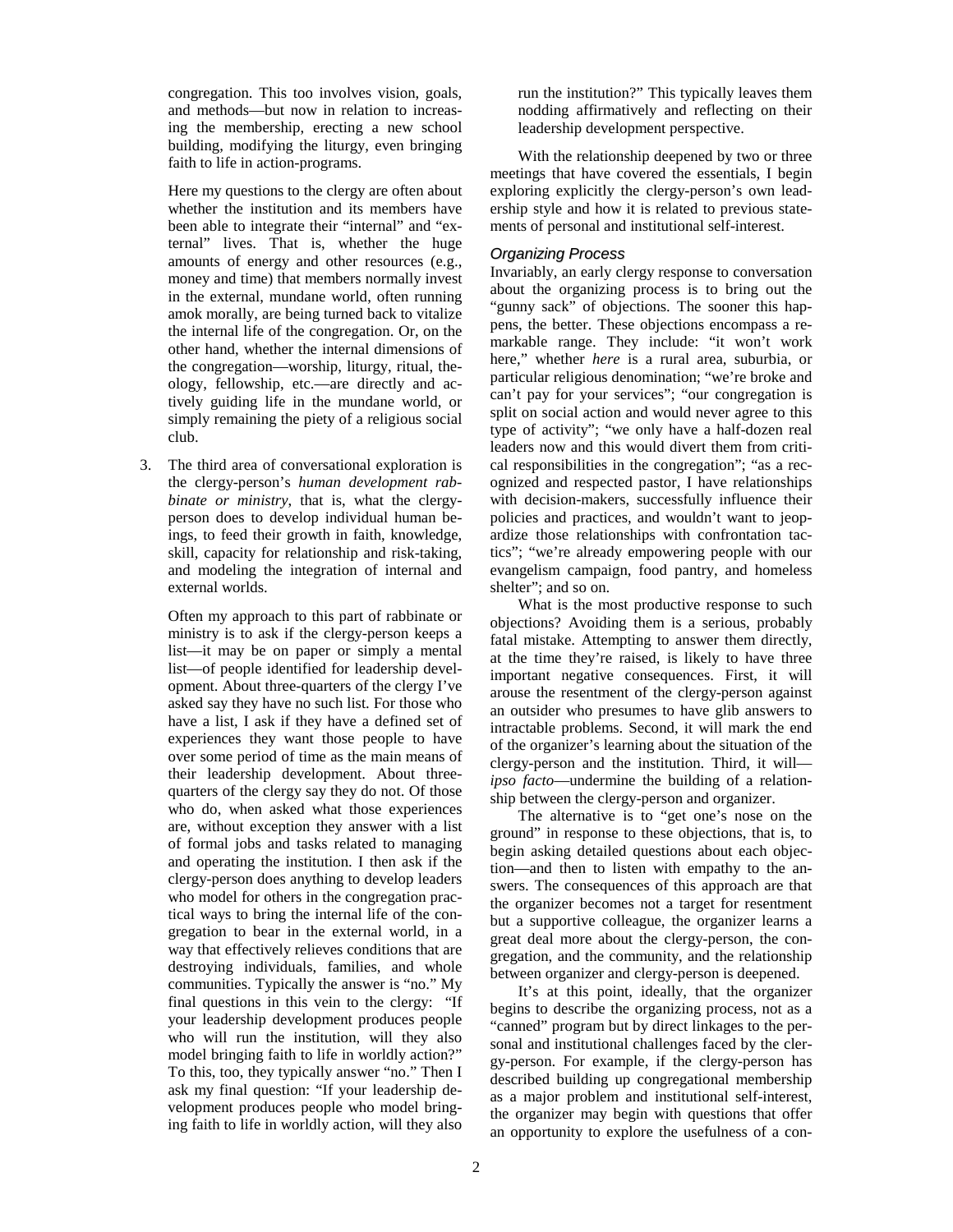gregational community organizing strategy to accomplish that objective.

Consider such questions: Has the congregation offered its members an opportunity to come together in substantial numbers to talk about the day-today pressures they face in the larger community, pressures that are undermining them and their families? Do they receive practical guidance on how they could put their faith into action in a way that would effectively improve the community? Has the congregation clearly communicated to its members its denominational and congregational values and vision for bringing its internal life into the world in a way that fundamentally alters the quality of life for people? If these things are not part of the life of the congregation, is it reasonable to expect that modern people—given the extraordinary pressures and challenges they face—will find the congregation sufficiently relevant to make it a real priority in their lives?

#### *Initial One-to-Ones*

Once the organizer has described the organizing process in the context of the clergy-person's personal and institutional self-interest, it is much more likely that the clergy-person will want the organizer to talk with other staff and key leaders.

It's essential that the organizer do these initial one-to-one visits before convening any meetings or workshops. These contacts and reports back to the clergy-person about individual statements of concerns and willingness to attend training workshops are critical to the clergy-person's decision to move ahead. The decision may be by independent action (as is common with Catholic priests) or by lining up a vote of the lay leadership body (in a Jewish congregation or Protestant church).

The organizer directly and explicitly propositions the clergy-person. The language formula is more or less standardized. "Does this process interest you sufficiently for me to visit a dozen of your key people, get acquainted with them, find out their concerns about what's happening in the larger community, and in the life of the congregation if you like, and invite them to a workshop?"

The organizer makes it clear that the next step following the one-to-one visits is a report back to the clergy-person on their content, that the decision to move ahead is incremental. At each step the clergy-person and organizer evaluate problems and prospects of the process for the congregation, and both have the option of deciding to delay or entirely derail the process. The organizer explains that the decision to introduce organizing into the congregation isn't final until the end of the third workshop. It's then that those who participated in the workshops will formally decide to constitute themselves as a "congregational community organizing committee" or "parish organizing committee."

Presumably, before that third workshop, if necessary, the appropriate formal decision-making body within the congregation has given a mandate to proceed with the process.

Assuming that the initial one-to-ones go well, the organizer will then obtain from the congregational staff an extensive list and begin doing 35 to 100 or more personal visits, depending on the size of the congregation. This list should represent a cross-section of the congregation; it should not be targeted to "activists."

In general, the organizer needs twice the number of names than will actually be seen. In my experience, a relatively high percentage of those visited will agree to attend workshops—but of those who commit to come, only about half turn out.

In order to get 15 to 20 appointments set up each week in a one-to-one drive, I set aside late Sunday afternoon and early Sunday evening to make a large number of phone calls. The essentials of these calls include a credential by the clergyperson, reference to the organizing project and the involvement of other congregations, and a request for a half-hour of time to "talk about problems in the community."

The one-to-one itself, as already noted, has an infrastructure of essential elements. At the outset, the credential is repeated. The organizer then gives an overview of the sponsor committee and its perspective. To wit: the sponsors are a group of religious and community leaders who want to do something about forces undermining family life and who see a need for large numbers of people, guided by their faith, to work together on these problems through practical action in the world. At this point I ask, does such a vision make sense for you in this congregation? If I get a negative response to this question, I stop and clarify it. If the answer is firm, I begin closing the visit. If not firm, I begin working to turn it around.

If the answer is positive, the next step is to begin building a relationship by learning more about the individual. The opener may be a statement such as, "Tell me about yourself," or a question such as, "When did your family join the congregation?" This talk should be directed to avoid discussion about solution strategies, focusing instead on specific stories and anecdotes that illustrate personal and family history, and related pressures and hopes.

The organizer, referring back to the sponsor committee's viewpoint, explains that forces in the community are undermining the health of individuals, families, and institutions. Although people of faith are our best hope, we don't see affected faith communities taking action on these problems. Our analysis is that ordinary people in congregations and parishes aren't doing anything about these destructive forces because there's something missing in their relationships: there's a nearly complete absence of talk about deepest pressures and hopes. Because so many people have learned not to think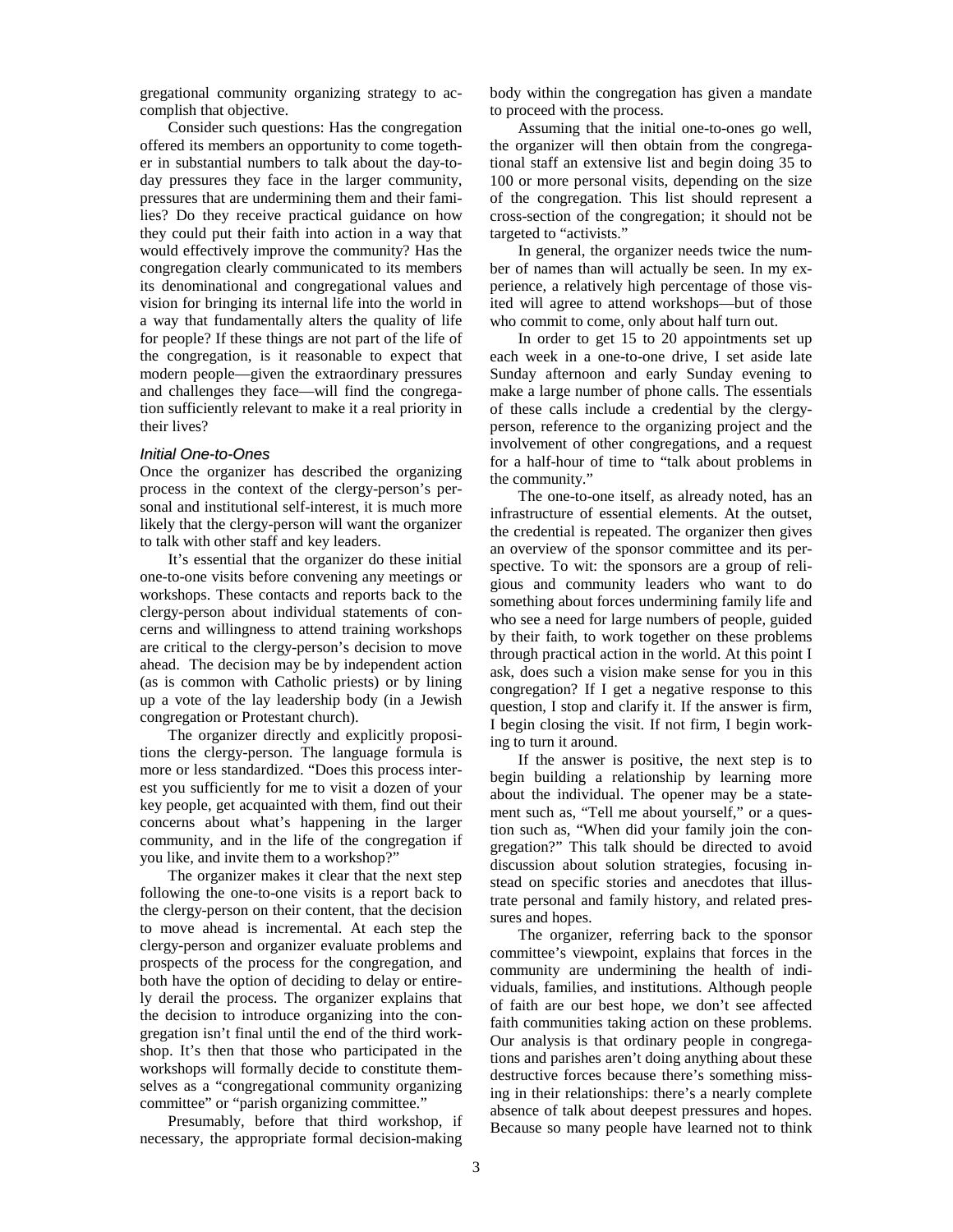about their pressures and hopes—whether from powerlessness, fear, upbringing, or some other influence—they also fail to talk and act on them.

The conclusion is that people need to develop deeper relationships in which they share pressures and hopes, and through which they learn to work together effectively to change the conditions that are destroying their lives. We have an approach to this problem of deepening and strengthening relationships and building effective organization. The approach begins with three workshops. At this point I give a brief description of the three workshops, with illustrative stories of action on issues.

When doing one-to-one, clergy-referred visits, after describing the three workshops I briefly communicate a picture of coming organization and action by sharing stories about other successful organizations, their issues and campaigns. Whenever possible, I attempt to link the individual's problems (e.g., alcoholism) to larger social forces (e.g., unemployment) in the community, and I raise the possibility of dealing with those forces through organized action. It's important that action stories are related in a way that fits the values and commonsense of the individual, so that action is not defined in the person's mind as craziness, mindless conflict, disruption, violence, etc.

The individual is then invited to attend a first workshop with the question, "Does this make sense to you?" If the answer is "yes," the follow-up question is, "Will you come to a first workshop."

Halfway into the one-to-one visits the organizer reports back to the clergy-person on the concerns being raised and the percentage of individuals who have indicated an interest or commitment to attend the first workshop. This information is ordinarily a powerful lever to convince clergy to go ahead with scheduling the workshops. It typically represents a new and significantly deeper level of one-to-one contact and sharing within the congregation.

#### *Workshops*

The clergy have important roles in the first and third workshops. In the first session, the clergyperson offers the opening blessing, speaks to the role of the congregation and personal faith in building community, and gives a sermon or reflection. In the third workshop, the clergy-person's role includes relating the material that has been covered in the three sessions to the values and vision of the congregation, and asking whether participants want to form a group that will be the leading edge of moving their faith community into action. The clergy-person raises for discussion and decisionmaking a range of one-to-one visits (for example, 100 to 200) to be accomplished by the group over a set period of time (for instance, two to three months). The clergy-person offers a commitment ritual at the next worship service(s), a liturgical rite that deepens the faith-in-action commitment of the

individual and raises the congregation's consciousness about the organizing process.

The first workshop begins by focusing on the "real world," that is, the down side of daily life, with all its problems and demands. It then moves into the "ideal world," that is, the world that we want our children and grandchildren to inherit. Lastly, it concentrates on the generic characteristics of healthy relationships, whether between spouses, neighbors, parents and children, friends, coworkers, etc.—and how those relationships form a bridge between the real and ideal worlds.

The second workshop is preceded by a onehour make-up session, allowing those who missed the first session to get up to speed before attending the second session.

The second workshop establishes the connection between family problems and community problems, a link that people often have pushed from consciousness to avoid feelings of futility and frustration that typically accompany powerlessness.

Three analytical questions are used to make the connection: How do you practically accommodate the problem? (For example: To accommodate the problem of a drug dealer on the neighborhood street, a parent in the workshop says that she no longer allows her children to play outside after school.) What kinds of pressures arise within the family from the particular kind of accommodation? (The same parent says that she has five children in a small, three-bedroom apartment, with constant yelling, roughhousing, and breakage.) And what's going wrong in relationships between family members or with individuals because of the pressures? (To this question, the parent answers that lately she's been yelling and hitting her children.)

There's usually enough time in the second workshop to analyze three or four such problems. If the problem is real, not simply a newspaper or TV news headline, the analytical process always produces a similar result. Through their own sharing, participants in the workshop are able to see—often for the first time—the direct connection between what's happening in the larger community and what's going wrong in their families. The participants begin to see that they have been unconsciously isolating themselves from social forces, thinking implicitly that they, acting alone as individuals, had to handle such forces.

In response to the question, "To whom do your turn for help with these concerns and problems?" from a quarter to a third of those present answer, "the church." When asked what that means, the answer is "the staff." With some of the clergy present, the organizer asks them, "How do you respond to all these family and community problems?" They describe their feelings of being overwhelmed, implicitly suggesting the limits of the professionally dominated service approach.